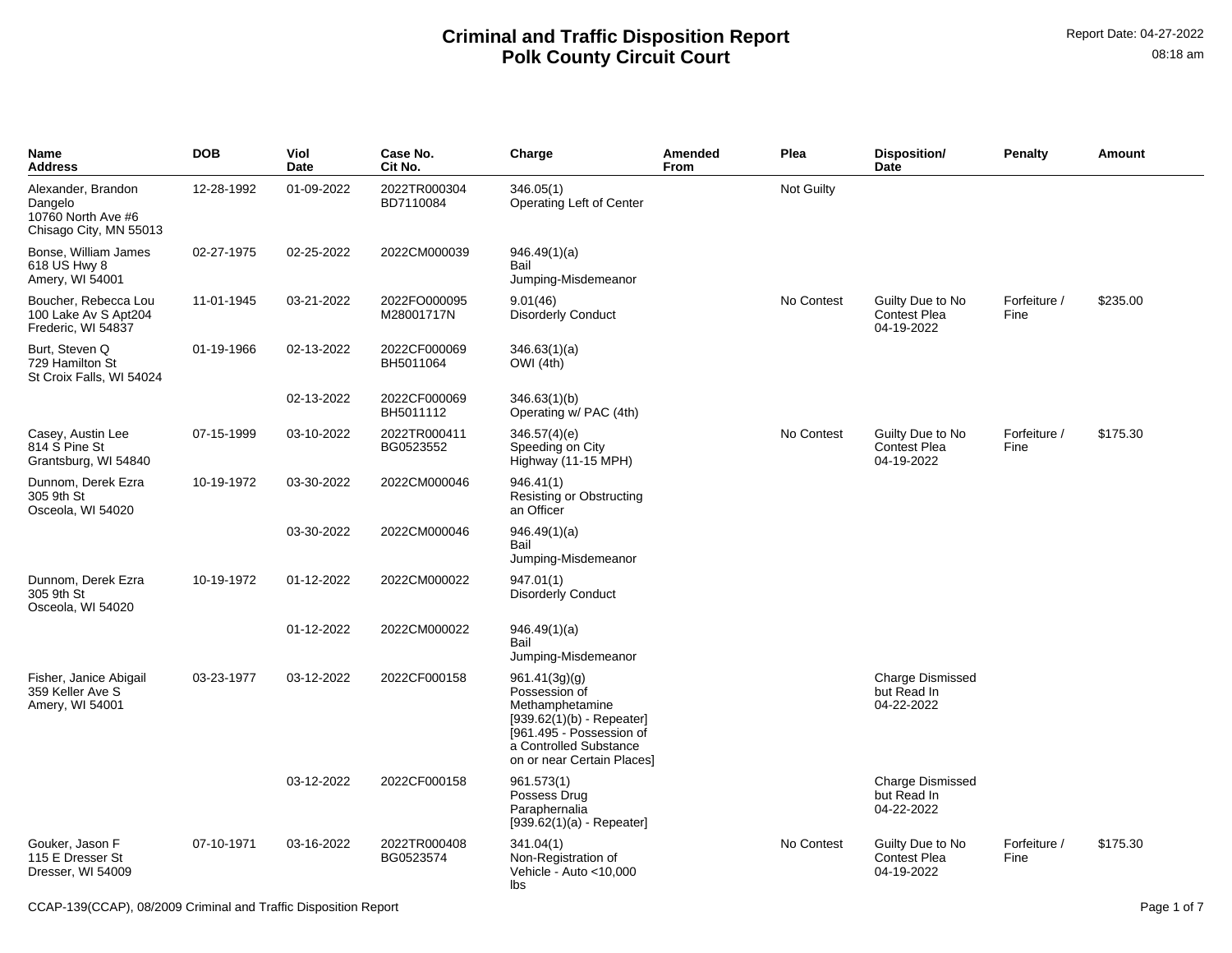| Hajdasz, Alex Lee<br>N3799 6th St<br>Weyerhaeuser, WI 54895                        | 09-19-1986 | 03-07-2022 | 2022FO000091<br>M28044NQ6Q | 9.01(25)<br>Theft                                                                |    | No Contest | Guilty Due to No<br><b>Contest Plea</b><br>04-19-2022 | Forfeiture /<br>Fine<br>Restitution                                  | \$274.00 |
|------------------------------------------------------------------------------------|------------|------------|----------------------------|----------------------------------------------------------------------------------|----|------------|-------------------------------------------------------|----------------------------------------------------------------------|----------|
| Hansen, William Schonning 02-14-1999<br>2212 140th Ave<br>St Croix Falls, WI 54024 |            | 03-15-2022 | 2022TR000409<br>BG0523563  | 346.57(4)(e)<br>Speeding on City<br>Highway (11-15 MPH)                          |    | No Contest | Guilty Due to No<br><b>Contest Plea</b><br>04-19-2022 | Forfeiture /<br>Fine                                                 | \$175.30 |
| Hicks, Dorgina Dufield<br>630 E Mendota St 5<br>St Paul, MN 55106                  | 05-19-1975 | 04-20-2022 | 2022FO000117               | $53 - 17.1$ .<br>Possession of THC                                               |    | Guilty     | Guilty Due to Guilty<br>Plea<br>04-22-2022            | Forfeiture /<br>Fine<br>Forfeiture /<br>Fine<br>Forfeiture /<br>Fine | \$263.50 |
| Huppert, Benjamin M<br>405 S 7th St<br>Luck, WI 54853                              | 09-08-1972 | 02-15-2022 | 2022FO000072<br>KD80LWW16Z | 429-11A<br><b>Disorderly Conduct</b>                                             | OU | Guilty     | Guilty Due to Guilty<br>Plea<br>04-19-2022            | Forfeiture /<br>Fine                                                 | \$263.50 |
| Huppert, Benjamin M<br>405 S 7th St<br>Luck, WI 54853                              | 09-08-1972 | 02-15-2022 | 2022FO000071<br>KD80LWW16X | 429-11A<br><b>Disorderly Conduct</b>                                             | OU | Guilty     | Guilty Due to Guilty<br>Plea<br>04-19-2022            | Forfeiture /<br>Fine                                                 | \$263.50 |
| Huppert, Benjamin M<br>405 S 7th St<br>Luck, WI 54853                              | 09-08-1972 | 02-15-2022 | 2022FO000070<br>KD80LWW170 | 429-11A<br><b>Disorderly Conduct</b>                                             | OU | Guilty     | Guilty Due to Guilty<br>Plea<br>04-19-2022            | Forfeiture /<br>Fine                                                 | \$263.50 |
| Jahn, William Earnest<br>358 Glovers Lake Dr<br>Comstock, WI 54826                 | 03-31-1989 | 06-07-2021 | 2022CF000105               | 940.32(2)<br>Stalking                                                            |    |            |                                                       |                                                                      |          |
| Johnson, Kristin Leigh<br>616 E Butternut Ave<br>Luck, WI 54853                    | 01-12-1971 | 01-04-2022 | 2022CM000043               | 946.425(1m)(a)<br>Fail/Report to County Jail<br>$(<$ 10 Days)                    |    |            |                                                       |                                                                      |          |
| Lecaptain, Maxwell Carlton<br>811 Melrose St<br>Amery, WI 54001                    | 02-22-1997 | 01-01-2022 | 2022CT000014<br>BD8363434  | 346.63(1)(a)<br>OWI (2nd)                                                        |    |            |                                                       |                                                                      |          |
|                                                                                    |            | 01-01-2022 | 2022CT000014<br>BD8382091  | 346.63(1)(b)<br>Operating w/ PAC (2nd)                                           |    |            |                                                       |                                                                      |          |
| Leis. Karen E<br>103 Meadow Ln<br>Centuria, WI 54824                               | 03-14-1958 | 03-16-2021 | 2022CF000115<br>BD8369524  | 346.63(1)(a)<br>OWI (5th or 6th)                                                 |    |            |                                                       |                                                                      |          |
|                                                                                    |            | 03-16-2021 | 2022CF000115<br>BD8369900  | 346.63(1)(am)<br>Operate with Restricted<br>Controlled Substance (5th<br>or 6th) |    |            |                                                       |                                                                      |          |
| Lewis, Jacob R<br>1520 100Th Street<br>Balsam Lake, WI 54810                       | 09-08-1986 | 04-18-2022 | 2022CF000165               | 961.41(3g)(q)<br>Possession of<br>Methamphetamine<br>$[939.62(1)(b) - Repeated]$ |    |            |                                                       |                                                                      |          |
|                                                                                    |            | 04-18-2022 | 2022CF000165               | 961.41(3g)(am)<br>Possession of Narcotic<br>Drugs<br>$[939.62(1)(b) - Repeated]$ |    |            |                                                       |                                                                      |          |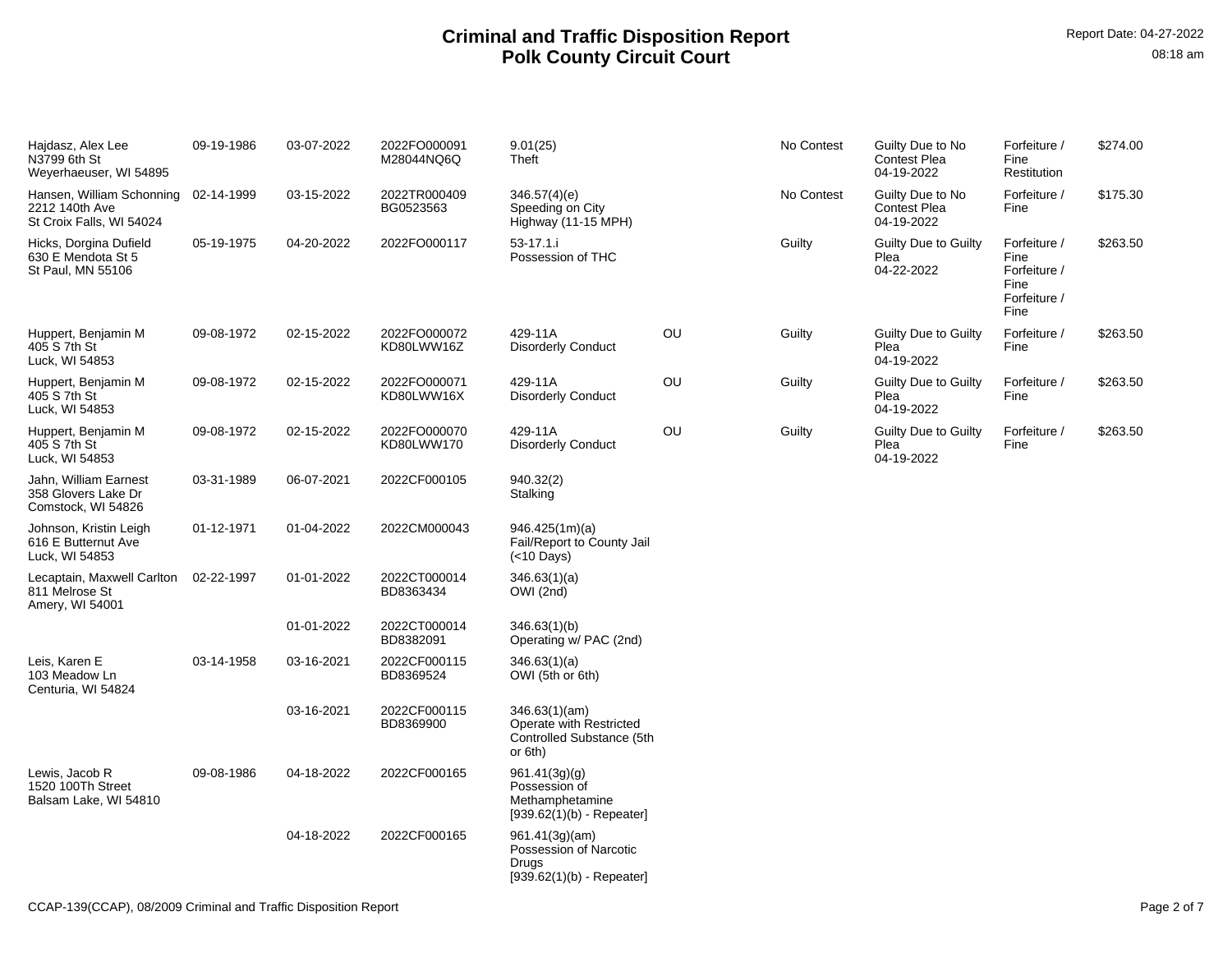|                                                                                              |            | 04-18-2022 | 2022CF000165              | 961.41(3g)(d)<br>Possess<br>Amphetamine/LSD/Psilocin(2nd+)<br>$[939.62(1)(b) - Repeated]$    |            |                                                       |                      |          |
|----------------------------------------------------------------------------------------------|------------|------------|---------------------------|----------------------------------------------------------------------------------------------|------------|-------------------------------------------------------|----------------------|----------|
|                                                                                              |            | 04-18-2022 | 2022CF000165              | 961.41(3g)(d)<br>Possess<br>Amphetamine/LSD/Psilocin(2nd+)<br>$[939.62(1)(b) - Repeated]$    |            |                                                       |                      |          |
|                                                                                              |            | 04-18-2022 | 2022CF000165              | 961.41(3g)(e)<br>Possession of THC (2nd+<br>Offense)<br>$[939.62(1)(b) - Repeated]$          |            |                                                       |                      |          |
|                                                                                              |            | 04-18-2022 | 2022CF000165              | 961.573(1)<br>Possess Drug<br>Paraphernalia<br>$[939.62(1)(a) - Repeated]$                   |            |                                                       |                      |          |
|                                                                                              |            | 04-18-2022 | 2022CF000165              | 961.69(2)<br>Use or Possess w/ Intent<br>to Use Masking Agent<br>$[939.62(1)(a) - Repeated]$ |            |                                                       |                      |          |
| Lindorff, Jeremie Paul<br>630 Mendota St 5<br>St. Paul, MN 55106                             | 06-01-1976 | 04-20-2022 | 2022CF000170              | 961.41(3g)(e)<br>Possession of THC (2nd+<br>Offense)<br>$[939.62(1)(b) - Repeated]$          |            |                                                       |                      |          |
| Lysdahl, Travis John<br>100 Polk Ave #1<br>Frederic, WI 54837                                | 02-06-1991 | 02-18-2022 | 2022TR000225<br>BF7852036 | 346.57(4)(f)<br>Speeding in Outlying<br>District (1-10 MPH)                                  | No Contest | Guilty Due to No<br><b>Contest Plea</b><br>04-19-2022 | Forfeiture /<br>Fine | \$175.30 |
| Macalus, Ashlee Marie<br>1550 Hallmark Ln<br>Oakdale, MN 55128                               | 07-27-1995 | 02-24-2022 | 2022TR000272<br>BG0523504 | 343.44(1)(a)<br><b>Operating While</b><br>Suspended                                          | No Contest | Guilty Due to No<br><b>Contest Plea</b><br>04-19-2022 | Forfeiture /<br>Fine | \$200.50 |
| Marchetti, Jacqueline Marie 09-11-1987<br>2329 W Hendon Avenue<br>#327<br>St. Paul, MN 55108 |            | 04-18-2022 | 2022CF000161              | 961.41(3g)(g)<br>Possession of<br>Methamphetamine                                            |            |                                                       |                      |          |
|                                                                                              |            | 04-18-2022 | 2022CF000161              | 961.573(1)<br>Possess Drug<br>Paraphernalia                                                  |            |                                                       |                      |          |
|                                                                                              |            | 04-18-2022 | 2022CF000161              | 947.01(1)<br><b>Disorderly Conduct</b><br>$[968.075(1)(a) - Domestic$<br>Abuse]              |            |                                                       |                      |          |
| Monn, Ashley Lynn<br>2022 170th Street<br>Milltown, WI 54858                                 | 05-25-1997 | 04-14-2022 | 2022CF000162              | 961.41(3g)(g)<br>Possession of<br>Methamphetamine<br>$[939.62(1)(b) - Repeated]$             |            |                                                       |                      |          |
|                                                                                              |            | 04-14-2022 | 2022CF000162              | 961.573(1)<br>Possess Drug<br>Paraphernalia                                                  |            |                                                       |                      |          |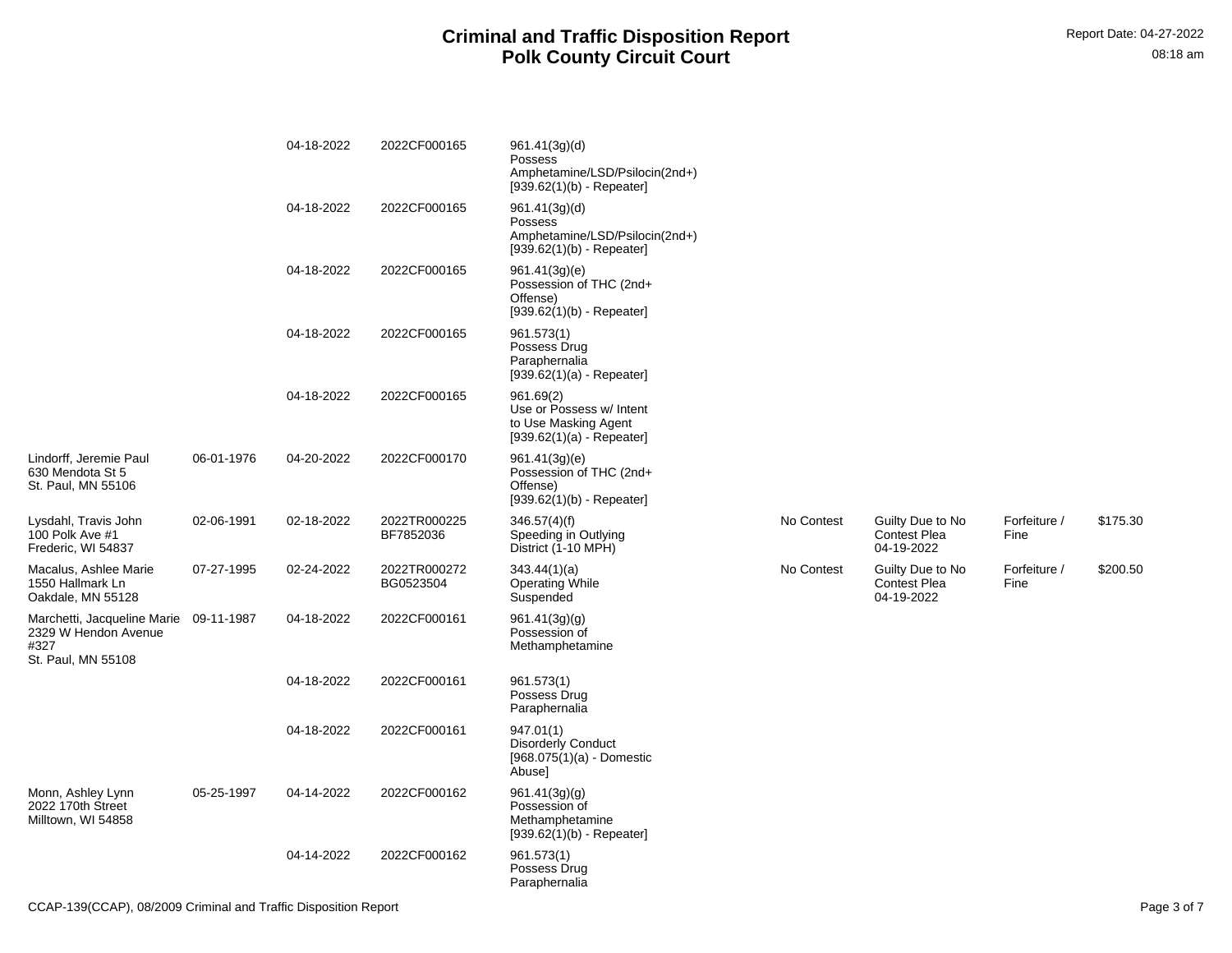|                                                                           |            |            |                           | $[939.62(1)(a) - Repeated]$                                                                                                                                          |                   |                                                       |                      |          |
|---------------------------------------------------------------------------|------------|------------|---------------------------|----------------------------------------------------------------------------------------------------------------------------------------------------------------------|-------------------|-------------------------------------------------------|----------------------|----------|
| Mosher, Alexandria Jeana<br>7384 County Road C<br>Webster, WI 54893       | 08-07-1995 | 03-15-2022 | 2022TR000363<br>BD9984085 | 346.04(2)<br>Failure to Obey Traffic<br>Officer/Signal                                                                                                               | No Contest        | Guilty Due to No<br><b>Contest Plea</b><br>04-19-2022 | Forfeiture /<br>Fine | \$175.30 |
| Neely, Charles T<br>2679 110th St<br>Luck, WI 54853                       | 07-03-1977 | 03-06-2022 | 2022TR000314<br>BG0523530 | 346.57(4)(e)<br>Speeding on City<br>Highway (11-15 MPH)                                                                                                              | No Contest        | Guilty Due to No<br><b>Contest Plea</b><br>04-19-2022 | Forfeiture /<br>Fine | \$175.30 |
| Nelson, Timothy S<br>11146 Freedom Lake Rd<br>Frederic, WI 54837          | 07-04-1991 | 03-02-2022 | 2022TR000372<br>BD1577483 | 343.44(1)(a)<br><b>Operating While</b><br>Suspended                                                                                                                  | No Contest        | Guilty Due to No<br><b>Contest Plea</b><br>04-19-2022 | Forfeiture /<br>Fine | \$200.50 |
| Olson, Matthew Thomas<br>N6991 500Th St<br>Menomonie, WI 54751            | 11-04-1993 | 04-19-2022 | 2022CF000166              | 948.025(1)(e)<br><b>Repeated Sexual Assault</b><br>of Same Child (At Least 3<br>Violations of 1st or 2nd<br>Degree Sexual Assault)                                   |                   |                                                       |                      |          |
|                                                                           |            | 04-19-2022 | 2022CF000166              | 948.075(1r)<br>Use a Computer to<br>Facilitate a Child Sex<br>Crime                                                                                                  |                   |                                                       |                      |          |
| Pinger, Justin Jeffrey<br>729 90Th Ave<br>Amery, WI 54001                 | 10-27-1988 | 02-22-2022 | 2022CF000125              | 961.41(3g)(g)<br>Possession of<br>Methamphetamine<br>$[939.62(1)(b) - Repeated]$<br>[961.495 - Possession of<br>a Controlled Substance<br>on or near Certain Places] |                   |                                                       |                      |          |
|                                                                           |            | 02-22-2022 | 2022CF000125              | 946.49(1)(b)<br>Bail Jumping-Felony<br>$[939.62(1)(b) - Repeated]$                                                                                                   |                   |                                                       |                      |          |
| Rainey, Michael Kenneth<br>2201 Black Bear Dr<br>Luck, WI 54853           | 03-29-1989 | 03-18-2022 | 2022TR000413<br>BH5011613 | 343.44(1)(b)<br><b>Operating While Revoked</b><br>(Forfeiture 1st)                                                                                                   | <b>Not Guilty</b> |                                                       |                      |          |
| Rasmussen, Jacob J.<br>304 S Adams St #3<br>St. Croix Falls, WI 54024     | 09-19-1991 | 01-23-2022 | 2022CM000018              | 943.14(2)<br>Criminal Trespass to<br>Dwelling                                                                                                                        |                   |                                                       |                      |          |
| Ripley, Vicki Marie<br>705 N Hamilton St #25<br>St. Croix Falls, WI 54024 | 06-13-1975 | 12-11-2021 | 2022CF000066              | 961.41(3g)(g)<br>Possession of<br>Methamphetamine<br>$[939.62(1)(b) - Repeated]$<br>[939.05 - PTAC, as a<br>Party to a Crime]                                        |                   |                                                       |                      |          |
|                                                                           |            | 12-11-2021 | 2022CF000066              | 961.41(3g)(e)<br>Possession of THC (2nd+<br>Offense)<br>$[939.62(1)(b) - Repeated]$<br>[939.05 - PTAC, as a<br>Party to a Crime]                                     |                   |                                                       |                      |          |
|                                                                           |            | 12-11-2021 | 2022CF000066              | 961.573(1)                                                                                                                                                           |                   |                                                       |                      |          |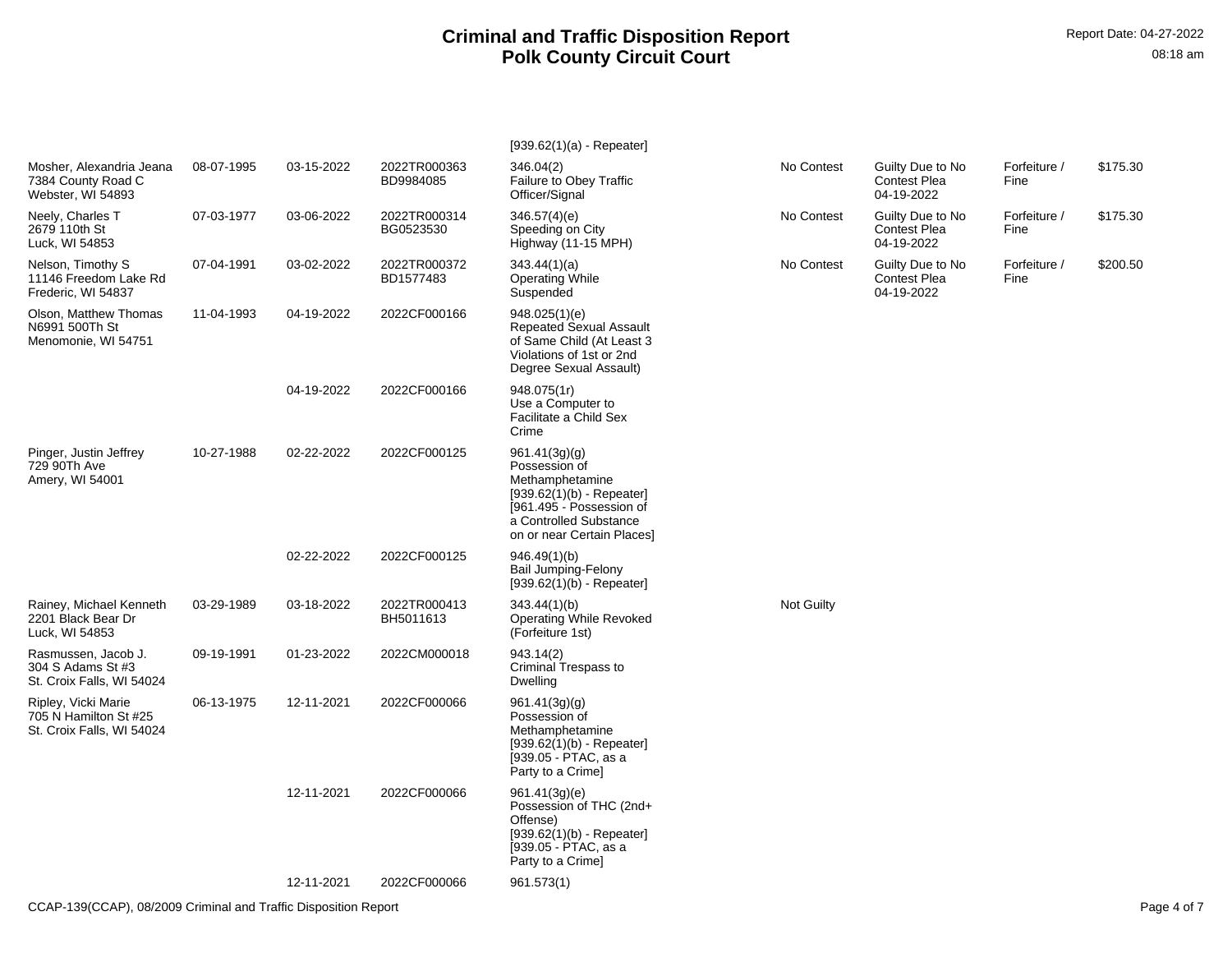|                                                                   |            |            |                           | Possess Drug<br>Paraphernalia<br>[939.05 - PTAC, as a<br>Party to a Crimel<br>$[939.62(1)(a) - Repeated]$             |            |                                                       |                      |             |
|-------------------------------------------------------------------|------------|------------|---------------------------|-----------------------------------------------------------------------------------------------------------------------|------------|-------------------------------------------------------|----------------------|-------------|
| Robert. Blake T<br>2102 120th Ave Apt 5<br>Dresser, WI 54009      | 12-27-1984 | 02-11-2022 | 2022CT000020<br>BD8372873 | 346.63(1)(a)<br>OWI (3rd)                                                                                             | Not Guilty |                                                       |                      |             |
|                                                                   |            | 02-11-2022 | 2022CT000020<br>BD8372980 | 346.63(1)(b)<br>Operating w/ PAC (3rd)                                                                                | Not Guilty |                                                       |                      |             |
| Ruff, Chad E<br>120 Polk Ave<br>Clayton, WI 54004                 | 06-28-1977 | 02-19-2022 | 2022TR000585<br>BH5012276 | 346.63(1)(b)<br>Operating w/ PAC<br>$>=0.08, <0.15$ (1st)                                                             |            |                                                       |                      |             |
| Rutledge, Jeremy J<br>36 260Th St<br>Osceola, WI 54020            | 02-19-1978 | 04-14-2022 | 2022CF000160              | 961.573(1)<br>Possess Drug<br>Paraphernalia                                                                           |            |                                                       |                      |             |
|                                                                   |            | 04-14-2022 | 2022CF000160              | 946.49(1)(b)<br>Bail Jumping-Felony                                                                                   |            |                                                       |                      |             |
| Salley, Tina Charlene<br>26200 Lotka Rd<br>Webster, WI 54893      | 10-17-1975 | 04-21-2022 | 2022CF000171              | 961.41(3g)(g)<br>Possession of<br>Methamphetamine                                                                     |            |                                                       |                      |             |
|                                                                   |            | 04-21-2022 | 2022CF000171              | 961.41(3g)(e)<br>Possession of THC                                                                                    |            |                                                       |                      |             |
|                                                                   |            | 04-21-2022 | 2022CF000171              | 961.573(1)<br>Possess Drug<br>Paraphernalia                                                                           |            |                                                       |                      |             |
| Smith, Jacob Anthony<br>303 2nd Ave SE<br>Milltown, WI 54858      | 08-21-1990 | 04-16-2022 | 2022CF000163              | 940.203(2)<br>Battery or Threat to<br>Judge, Prosecutor, or<br>Law Enforcement Officer<br>$[939.62(1)(b) - Repeated]$ |            |                                                       |                      |             |
|                                                                   |            | 04-16-2022 | 2022CF000163              | 947.01(1)<br><b>Disorderly Conduct</b><br>$[939.62(1)(a) - Repeated]$                                                 |            |                                                       |                      |             |
| Spanyard, Robin J<br>609 Michigan Ave<br>Centuria, WI 54824       | 03-23-2004 | 03-22-2022 | 2022TR000446<br>BG0523585 | 344.62(2)<br>Operating motor vehicle<br>w/o proof of insurance                                                        | No Contest | Guilty Due to No<br><b>Contest Plea</b><br>04-19-2022 | Forfeiture /<br>Fine | \$10.00     |
| Stream, Nathan Allan<br>15260 360th St<br>Center City, MN 55012   | 01-31-1977 | 11-04-2021 | 2022CT000012              | 346.63(1)(a)<br>OWI (3rd)                                                                                             |            |                                                       |                      |             |
|                                                                   |            | 11-04-2021 | 2022CT000012              | 346.63(1)(b)<br>Operating w/ PAC (3rd)                                                                                |            |                                                       |                      |             |
| Sullivan, Glyn Hamilton<br>403 Smith Ave # A<br>Osceola, WI 54020 | 09-03-1976 | 04-14-2022 | 2022CF000159              | 961.41(3g)(g)<br>Possession of<br>Methamphetamine<br>$[939.62(1)(b) - Repeated]$                                      |            |                                                       |                      |             |
| CCAP-139(CCAP), 08/2009 Criminal and Traffic Disposition Report   |            | 04-14-2022 | 2022CF000159              | 961.573(1)                                                                                                            |            |                                                       |                      | Page 5 of 7 |
|                                                                   |            |            |                           |                                                                                                                       |            |                                                       |                      |             |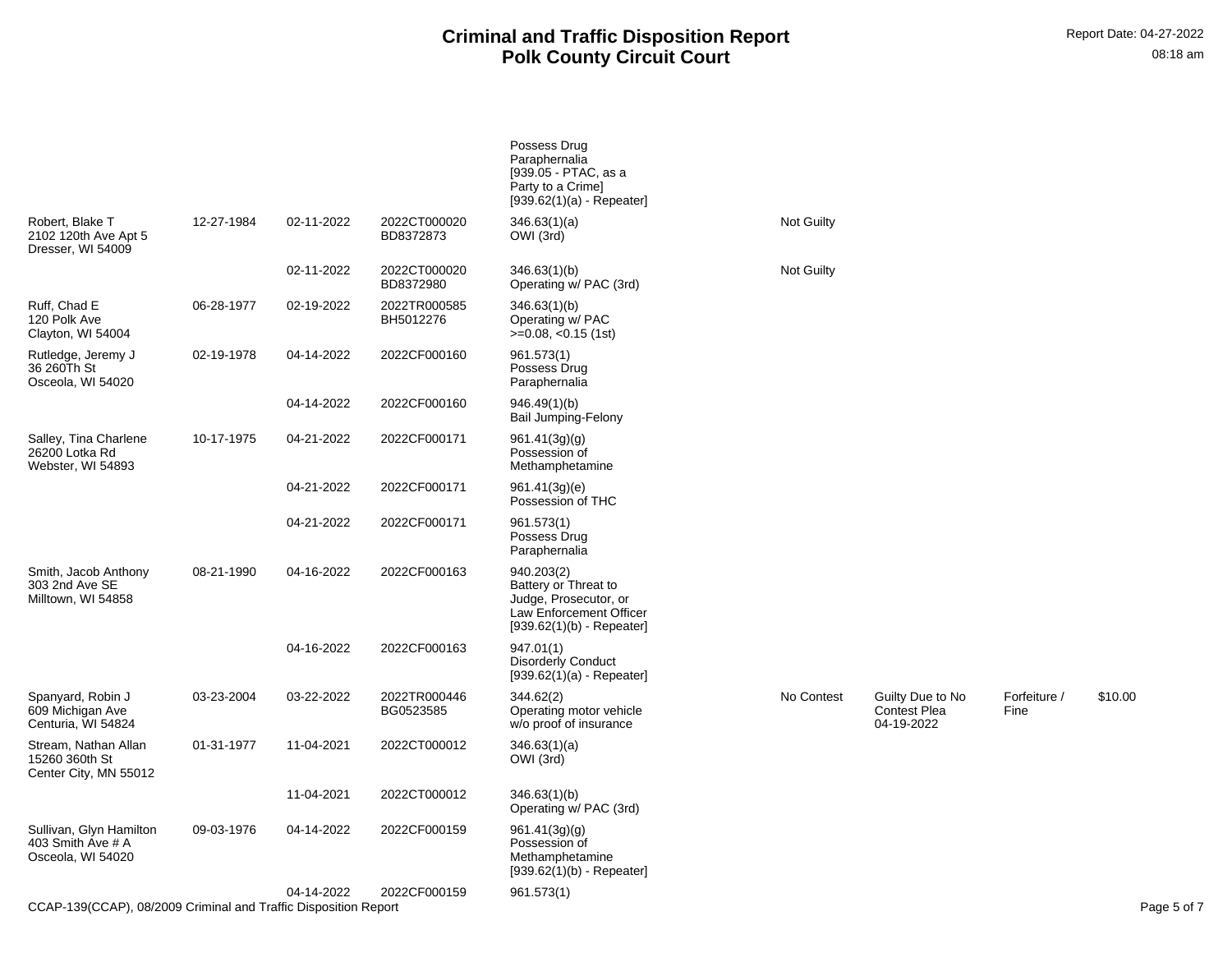|                                                                            |            |            |                           | Possess Drug<br>Paraphernalia<br>$[939.62(1)(a) - Repeated]$                    |                   |                                                       |                      |          |
|----------------------------------------------------------------------------|------------|------------|---------------------------|---------------------------------------------------------------------------------|-------------------|-------------------------------------------------------|----------------------|----------|
| Szobody, Robert P<br>1077 30th St<br>Amery, WI 54001                       | 03-19-1975 | 03-24-2022 | 2022TR000435<br>BG0523596 | 346.57(4)(e)<br>Speeding on City<br>Highway (1-10 MPH)                          | No Contest        | Guilty Due to No<br><b>Contest Plea</b><br>04-19-2022 | Forfeiture /<br>Fine | \$175.30 |
| Teadt, Arron Michael<br>12520 Lake Blvd<br>Lindstrom, MN 55045             | 03-01-1977 | 03-06-2022 | 2022TR000313<br>BG0523541 | 346.57(4)(e)<br>Speeding on City<br>Highway (11-15 MPH)                         | <b>Not Guilty</b> |                                                       |                      |          |
| Tucker, Mark J<br>2048 160Th Ave<br>Saint Croix Falls, WI 54024            | 12-03-1981 | 10-14-2021 | 2022CM000045              | 946.49(1)(a)<br>Bail<br>Jumping-Misdemeanor                                     | <b>Not Guilty</b> |                                                       |                      |          |
| Tucker, Mark J<br>2048 160Th Ave<br>Saint Croix Falls, WI 54024            | 12-03-1981 | 11-09-2021 | 2022CF000132              | 961.41(3g)(g)<br>Possession of<br>Methamphetamine                               |                   |                                                       |                      |          |
|                                                                            |            | 11-09-2021 | 2022CF000132              | 961.41(3g)(d)<br>Possess<br>Amphetamine/LSD/Psilocin                            |                   |                                                       |                      |          |
|                                                                            |            | 11-09-2021 | 2022CF000132              | 961.573(1)<br>Possess Drug<br>Paraphernalia                                     |                   |                                                       |                      |          |
|                                                                            |            | 11-11-2021 | 2022CF000132              | 946.49(1)(a)<br>Bail<br>Jumping-Misdemeanor                                     |                   |                                                       |                      |          |
| Vander Velden, Ricky Joe<br>14423 N Boxwood Ln<br>Fountain Hills, AZ 85268 | 09-04-1990 | 03-11-2022 | 2022TR000359<br>BD1577494 | 344.62(1)<br>Operating a motor vehicle<br>w/o insurance                         |                   | Dismissed on<br>Prosecutor's Motion<br>04-19-2022     |                      |          |
| Vruno, Marshall Terrance<br>560 245th St<br>Osceola, WI 54020              | 01-17-1999 | 02-18-2022 | 2022CF000116              | 961.41(3g)(g)<br>Possession of<br>Methamphetamine                               |                   |                                                       |                      |          |
|                                                                            |            | 02-18-2022 | 2022CF000116              | 961.573(1)<br>Possess Drug<br>Paraphernalia                                     |                   |                                                       |                      |          |
| Westlake, Aaron Kyle<br>812 Oak Court<br>Osceola, WI 54020                 | 02-24-1985 | 03-24-2022 | 2022CF000127              | 940.30<br>False Imprisonment<br>$[968.075(1)(a) -$ Domestic<br>Abuse]           |                   |                                                       |                      |          |
|                                                                            |            | 03-24-2022 | 2022CF000127              | 940.19(1)<br>Battery<br>[968.075(1)(a) - Domestic<br>Abuse]                     |                   |                                                       |                      |          |
|                                                                            |            | 03-24-2022 | 2022CF000127              | 947.01(1)<br><b>Disorderly Conduct</b><br>$[968.075(1)(a) -$ Domestic<br>Abuse] |                   |                                                       |                      |          |
|                                                                            |            | 03-24-2022 | 2022CF000127              | 940.235(1)<br>Strangulation and                                                 |                   |                                                       |                      |          |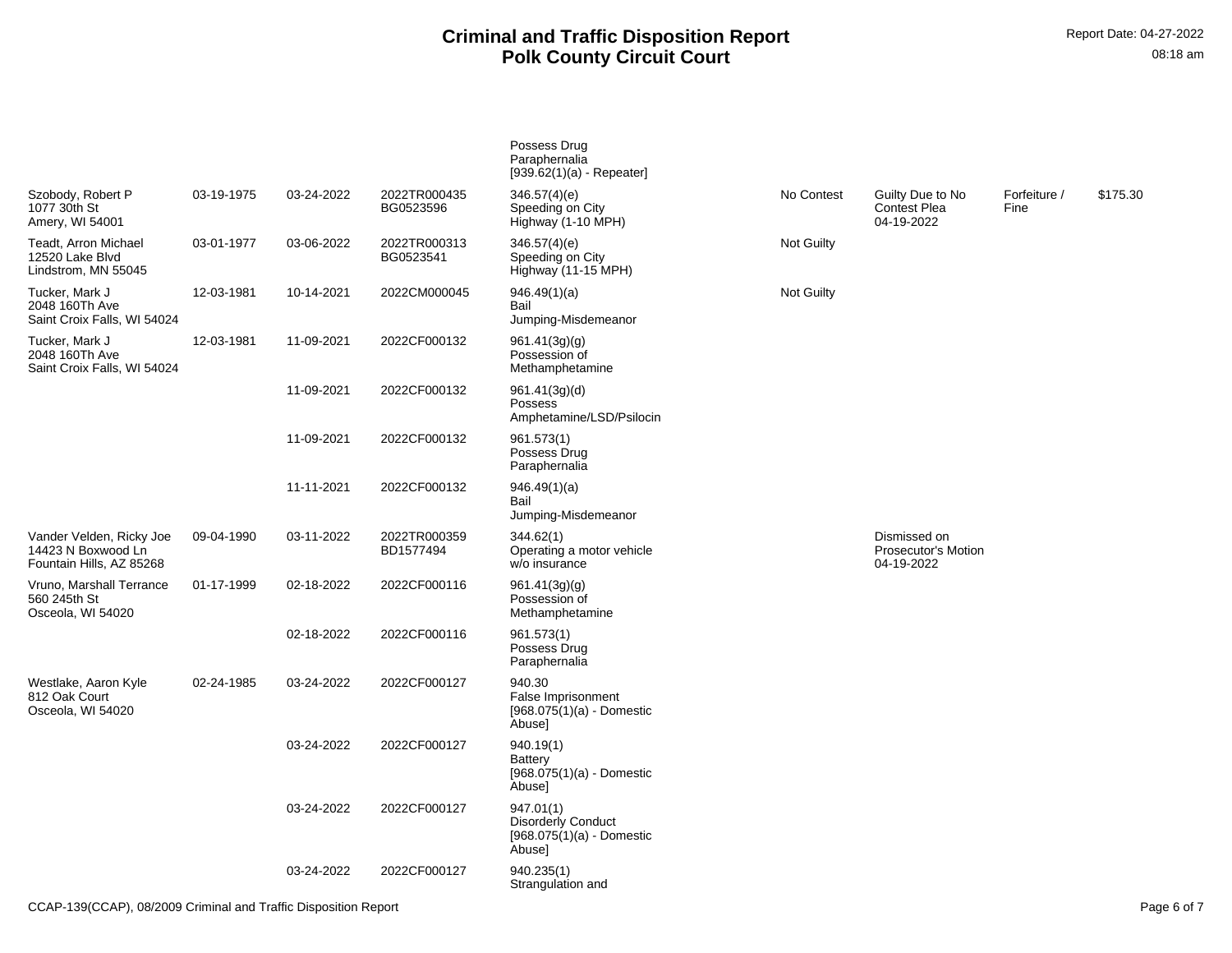**Suffocation** 

|                                                                    |            |            |                           | $[968.075(1)(a) - Domestic$<br>Abuse]<br>[939.32 - Attempt]      |            |
|--------------------------------------------------------------------|------------|------------|---------------------------|------------------------------------------------------------------|------------|
| Wren, Anthony Lee<br>901 Haque St<br>St Paul, MN 55104             | 02-17-1977 | 04-19-2022 | 2022CF000168              | 941.30(1)<br>1st-Degree Recklessly<br><b>Endangering Safety</b>  |            |
|                                                                    |            | 04-19-2022 | 2022CF000168              | 941.30(1)<br>1st-Degree Recklessly<br><b>Endangering Safety</b>  |            |
|                                                                    |            | 04-19-2022 | 2022CF000168              | 941.30(1)<br>1st-Degree Recklessly<br><b>Endangering Safety</b>  |            |
|                                                                    |            | 04-19-2022 | 2022CF000168              | 941.30(1)<br>1st-Degree Recklessly<br><b>Endangering Safety</b>  |            |
|                                                                    |            | 04-19-2022 | 2022CF000168              | 346.04(3)<br>Vehicle Operator<br>Flee/Elude Officer              |            |
|                                                                    |            | 04-19-2022 | 2022CF000168              | 346.62(3)<br><b>Reckless Driving-Cause</b><br><b>Bodily Harm</b> |            |
|                                                                    |            | 04-19-2022 | 2022CF000168              | 346.62(3)<br><b>Reckless Driving-Cause</b><br><b>Bodily Harm</b> |            |
|                                                                    |            | 04-19-2022 | 2022CF000168              | 346.62(3)<br><b>Reckless Driving-Cause</b><br><b>Bodily Harm</b> |            |
|                                                                    |            | 04-19-2022 | 2022CF000168              | 346.62(3)<br><b>Reckless Driving-Cause</b><br><b>Bodily Harm</b> |            |
|                                                                    |            | 04-19-2022 | 2022CF000168              | 946.41(1)<br><b>Resisting or Obstructing</b><br>an Officer       |            |
|                                                                    |            | 04-19-2022 | 2022CF000168              | 946.41(1)<br><b>Resisting or Obstructing</b><br>an Officer       |            |
|                                                                    |            | 04-19-2022 | 2022CF000168              | 346.67(1)<br>Hit and Run-Involve Injury                          |            |
| Yussuf, Abdirashid S<br>88 Cesar Chavez St<br>Saint Paul, MN 55107 | 06-18-1997 | 02-02-2022 | 2022TR000172<br>BD9984041 | 346.57(4)(e)<br>Speeding on City<br>Highway (1-10 MPH)           | Not Guilty |